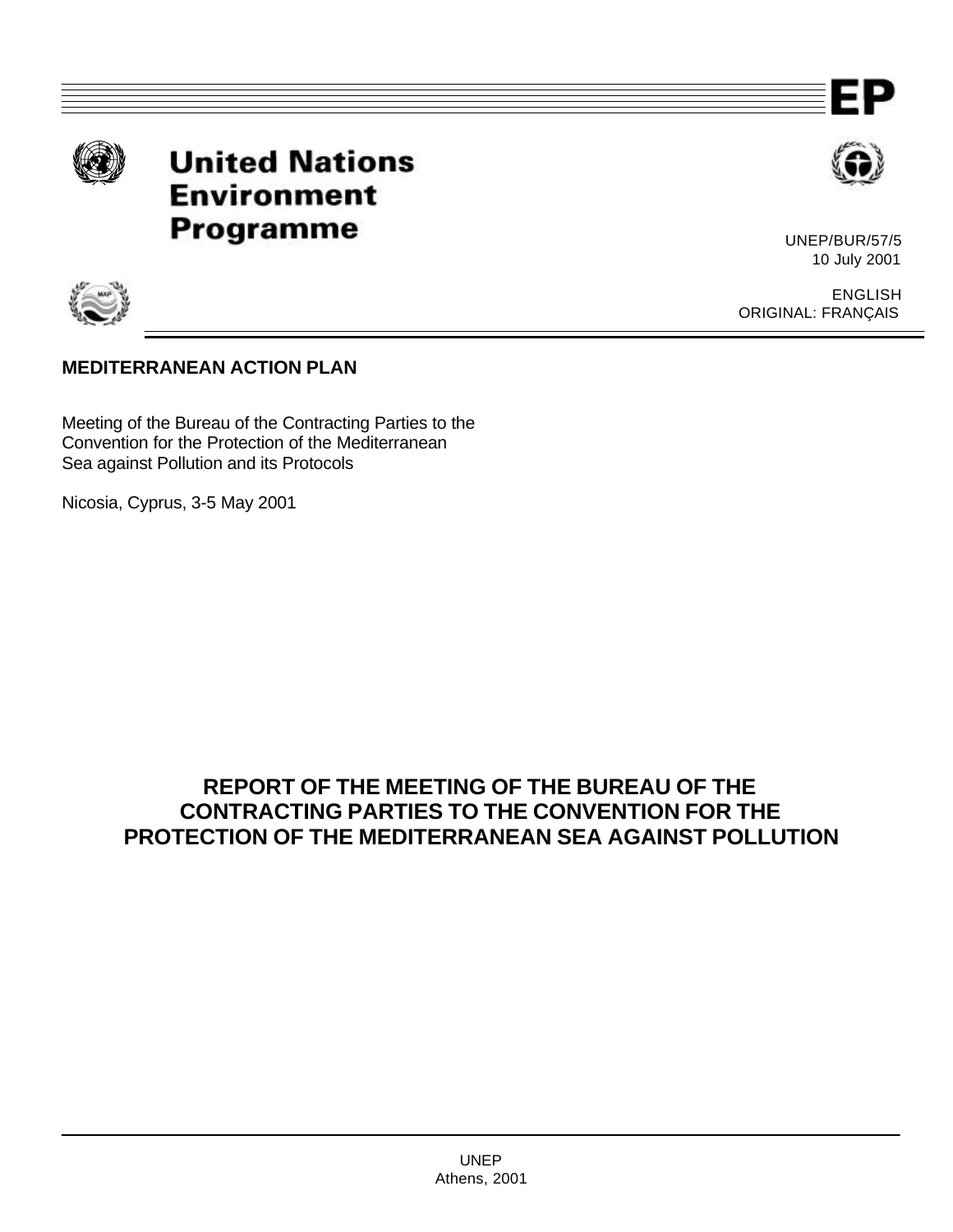### **TABLE OF CONTENTS**

### Page no.

Report that the contract of the contract of the contract of the contract of the contract of the contract of the contract of the contract of the contract of the contract of the contract of the contract of the contract of th

- Annex I: List of participants
- Annex II: MAP preparations for the World Summit on Sustainable Development (WSSD)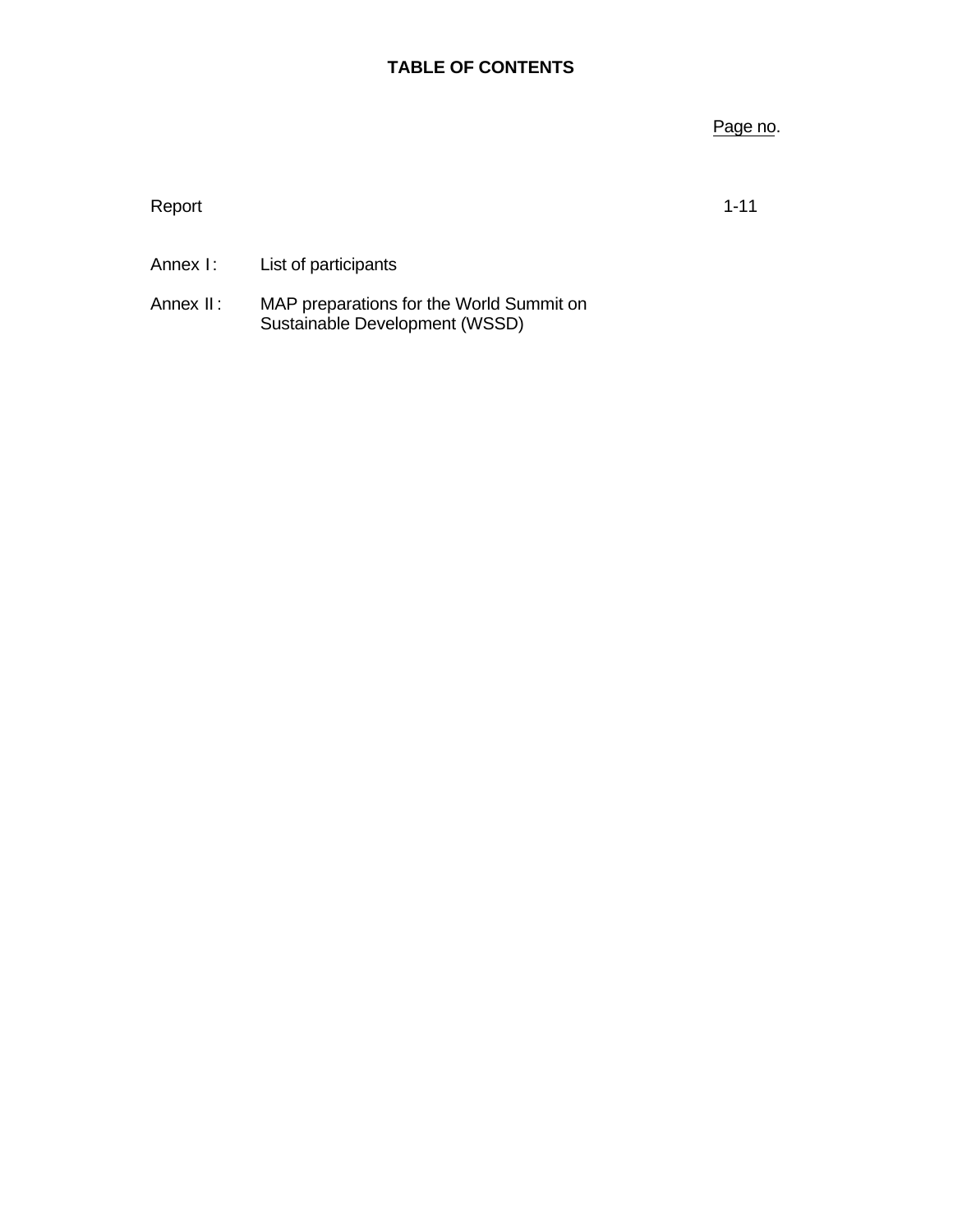#### **Introduction**

1. The meeting of the Bureau of the Contracting Parties to the Convention for the Protection of the Mediterranean Sea against Pollution and its Protocols was held in Nicosia (Cyprus), on 3-5 May 2001, at the "Holiday Inn" hotel.

### **Participants**

2. The meeting was chaired by H.E. Mr. Francis Zammit Dimech, Malta's Minister for the Environment and President of the Bureau of the Contracting Parties. It was attended by: Mr. Jahia Awaidah, State Ministry for Environmental Affairs (Syrian Arab Republic), Mr. Gabriel P. Gabrielides, Director of the Department of Fisheries and Marine Research (Cyprus), Mr. Pierre Roussel, Secretary General of the General Inspectorate for the Environment, Ministry for Land Planning and the Environment (France), in their capacity as Vice-Presidents of the Bureau, and Mr. Ehtuish F. Ehtuish, Secretary of the People's Committee, General Environmental Authority (Libyan Arab Jamahiriya), in his capacity as Rapporteur. H.E. Mr. F. Zammit Dimech was accompanied by Mr. Paul Mifsud and Mr. Andre Vassalo Grant, officials from the Maltese Ministry of the Environment. Mr. Yahia Awaidah was accompanied by Mrs. Reem Abad Rabbah and Mr. Moustafa Kosay, officials from the State Ministry for Environmental Affairs of the Syrian Arab Republic.

3. Mr. Lucien Chabason, Coordinator, and Mr. Humberto Da Cruz, Programme Officer, were representing the Coordinating Unit of the Mediterranean Action Plan (MAP), and acted as Secretariat to the meeting.

4. A complete list of participants is contained in Annex I to this report.

### **Agenda item 1: Opening of the Meeting**

5. Mr. Lucien Chabason, MAP Coordinator, informed the meeting that the Vice-President representing Italy had apologized for not being able to attend the meeting, as his country was in the midst of an election campaign. H.E. Mr. Farouk Adli, State Minister for Environmental Affairs (Syrian Arab Republic) had also let him know that he had been detained in Damascus by governmental duties.

6. H.E. Mr. Francis Zammit Dimech, President of the Bureau and Minister for the Environment of Malta, opened the meeting, stating that he was delighted to be in Cyprus. On behalf of the Bureau and also in his own name he wished to thank the Cypriot government and in particular Mr. Costas Themistocleous, Minister for Agriculture, Natural Resources and the Environment, for their warm welcome and the perfect way in which the meeting had been organized.

7. Recalling the wealth of Cyprus's historical, cultural and natural heritage, the President of the Bureau drew a parallel between the host country and his own: both Cyprus and Malta were island states with small populations; they were both located at one end of the Mediterranean, in an exceptional geographic position; both had been part of the Roman empire and, in a more recent past, the British empire, before gaining their independence. Finally, both countries were now deeply involved in the process of joining the European Union, following official acceptance by the EU of their candidature for the next wave of enlargement. It was therefore fair to speak of a common destiny, both in the past and for the future.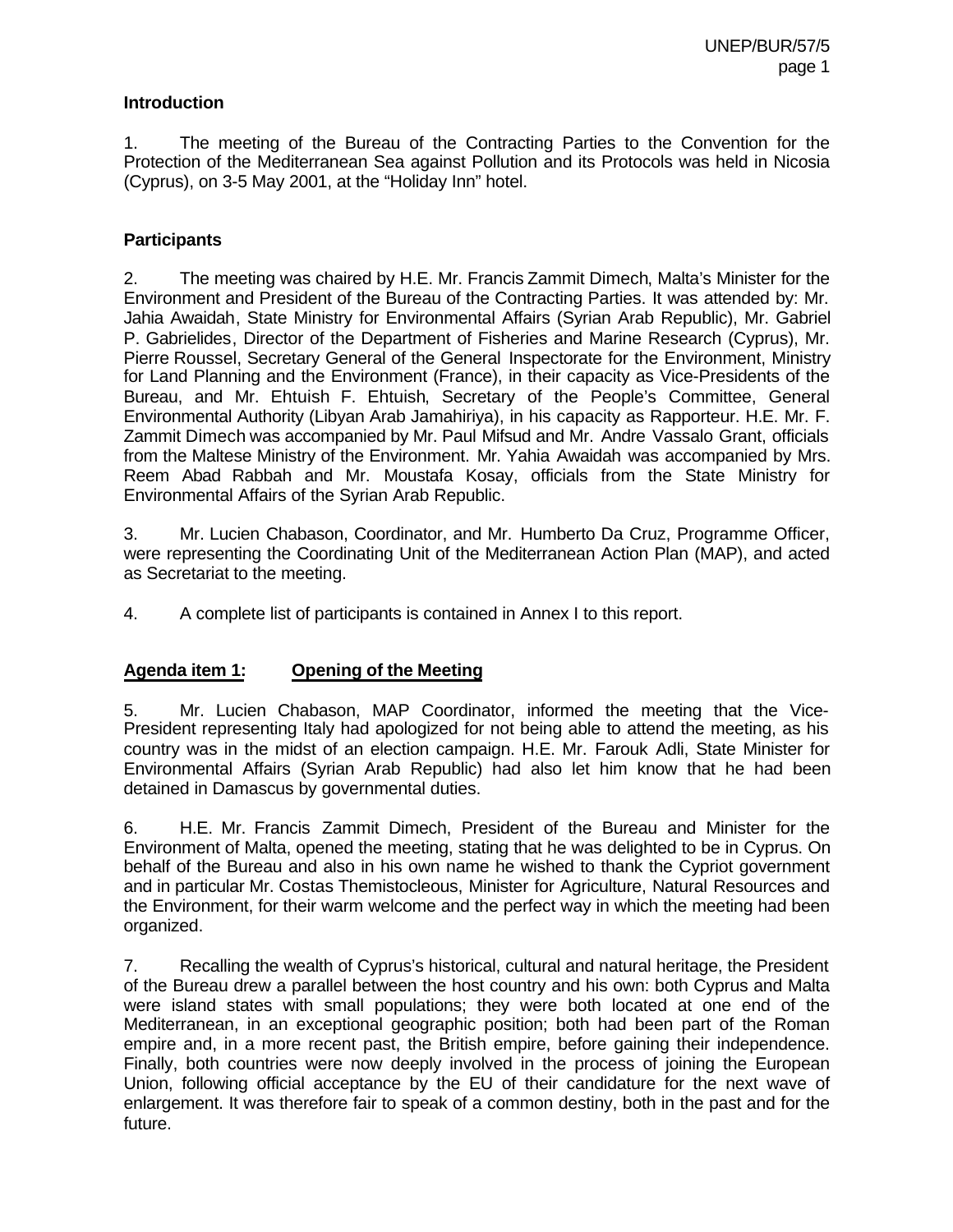8. Mr. Zammit Dimech indicated that the Bureau's term of office would be coming to an end next November, and he thanked all members for having endeavoured to perform the tasks entrusted to them by the Contracting Parties over the last two years. He mentioned several of the decisions which had been adopted at the two previous meetings in Malta and Damascus. He himself had had the honour of opening the second meeting of legal and technical experts on the revision of the "Emergency" Protocol one month earlier in Monaco. He felt that this had progressed well, thus opening up the possibility of holding the plenipotentiaries conference in Malta for the adoption of the new instrument. As the text provided for an enhanced role, greater responsibilities and challenges for REMPEC, he took this opportunity to solemnly assure the Bureau that the Maltese government was fully committed to providing REMPEC with all the necessary logistical and other support it may require in order to effectively fulfill its mission.

9. The President of the Bureau stressed two further items on the agenda for the meeting. Firstly, the question of harmonizing the system of reports, which the Contracting Parties were required to submit to the Secretariat under MAP's legal component. These reports were a means of evaluating the progress made towards jointly agreed-upon objectives, and of communicating with other regional institutions and organizations. It was therefore necessary to harmonize these reports without complicating them or increasing the workload for national administrations, and to seek a flexible and consistent notification system, compatible with other organizations and conventions which covered overlapping areas and required the same type of information. Secondly, there was the question of MAP's participation in the preparatory process for the World Summit on Sustainable Development, scheduled to be held in Johannesburg in 2002. The work already done by MAP in the MCSD with the adoption of the "Strategic Review" and the forthcoming development of "strategic guidelines" should allow the Mediterranean to make a sound, exemplary contribution to the Summit, reflecting the work which had effectively been jointly undertaken over the past 25 years, with the full involvement of all the components of civil society, especially the NGOs.

10. H.E. Mr. Costas Themistocleous, Minister for Agriculture, Natural Resources and the Environment for Cyprus, welcomed all the Bureau members to Cyprus and assured them that no efforts would be spared to make their stay as pleasant as possible. He thanked the President for his kind words about his country, and shared his vision of the common future of Malta and Cyprus, in particular regarding their prospect of joining the European Union. He had hoped to be able to announce to the Bureau the ratification by Cyprus of the new or amended instruments in the Barcelona system, but the dissolution of the Cypriot Parliament on 17 April last had put an abrupt end to a process that was nearing completion. He was, however, certain that this announcement would be made at the next meeting of the Contracting Parties in November 2001 in Monaco.

11. Mr. Themistocleous referred to his country's main achievements in the environmental field. The goal of integrating the environmental dimension in all sectors of economic policy had been included in Cyprus's Strategic Development Plan. Currently, all his government's efforts were focused on the implementation of the national programme for the adoption of the "acquis communautaire" in the environmental field, with the transposition of relevant directives into national legislation and the adoption of necessary resources in areas ranging from water and air quality protection, management of chemical products, nature conservation, noise, pollution prevention and control, the requirement to produce environmental impact studies, and public access to environmental information. In addition, Cyprus had ratified a number of international conventions, such as the Basel and Ramsar conventions on biodiversity and climate change, and was making every effort to close the "environment" chapter as rapidly as possible at legal level.

12. Mr. L. Chabason, on behalf of the Secretariat, followed in turn by the members of the Bureau, thanked the Cypriot authorities for their hospitality and their desire to demonstrate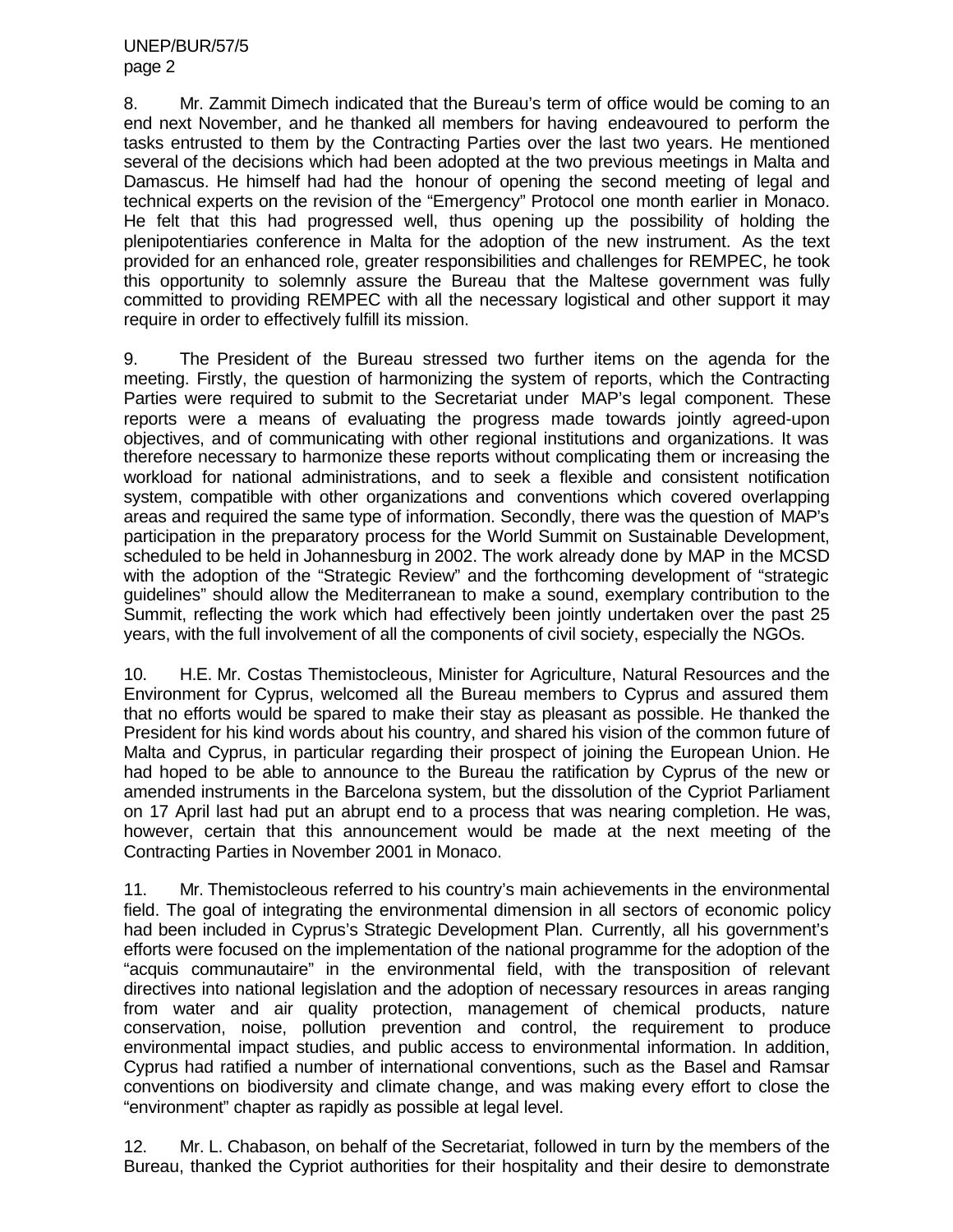the tangible results of their environmental action through a visit to the nature reserve on the Akamas peninsula, scheduled to take place on the last morning of the Bureau's meeting on Saturday, 5 May.

#### **Agenda item 2: Adoption of the agenda and organization of work**

13. The meeting adopted the proposed agenda contained in document UNEP/BUR/56/1, having first been reminded by the Coordinator that, in accordance with the practice adopted at the beginning of the current biennium for all Bureau meetings, summary conclusions would be adopted at the end of the meeting, with a report reflecting the detailed contents of discussions being sent to all members at a later stage.

#### **Agenda item 3: Progress report by the Coordinator on activities implemented since the last meeting of the Bureau of the Contracting Parties, and draft recommendations on specific activities**

14. The MAP Coordinator introduced Mr. Humbert Da Cruz to the members of the Bureau, a Spanish national who has been appointed by UNEP's Executive Director to replace Mr. I. Dharat as Programme Officer specially responsible for the legal component, relations with the RACs and the NGOs.

15. Mr. Chabason indicated that he would follow the order of his report in presenting the various activities implemented since the meeting in Damascus or currently being conducted, focusing on those which came with draft recommendations from the Secretariat, and on which the Bureau was expected to come to a decision.

### **Legal Framework**

#### Ratification Process

16. The Coordinator noted that the situation in respect of the ratification of the new or amended legal instruments in the Barcelona system showed no significant change since Damascus, since the table produced on 12 March 2001 and annexed to the progress report did not contain any new elements. The most that could be said was that some progress had been made in the process, which needed to be confirmed – as in the case of Albania and Algeria – and that one new fact had recently emerged, which would be announced by a member of the Bureau.

17. The Vice-President representing France then stated that his country had indeed approved the amendments to the Barcelona Convention and the "Dumping" and "LBS" Protocols, and had ratified the new SPA/Biodiversity Protocol, following a vote in Parliament on 15 March. Both the approval and the ratification had been notified to Spain, the depository country.

18. The Vice-President representing the Syrian Arab Republic pointed out that the Special Committee which had been set up to examine the instruments was proceeding with its work, and that ratification could take place within the next two months. The Rapporteur, representing the Libyan Arab Jamahiriya, spoke of the specific procedure adopted by his country, underlining the fact that Libya had recently ratified the Basel Convention on the transboundary movement of hazardous waste.

19. The Coordinator felt that the confirmation which had just been given by a Contracting Party of its approval/ratification of four instruments was good news but that, on the whole, the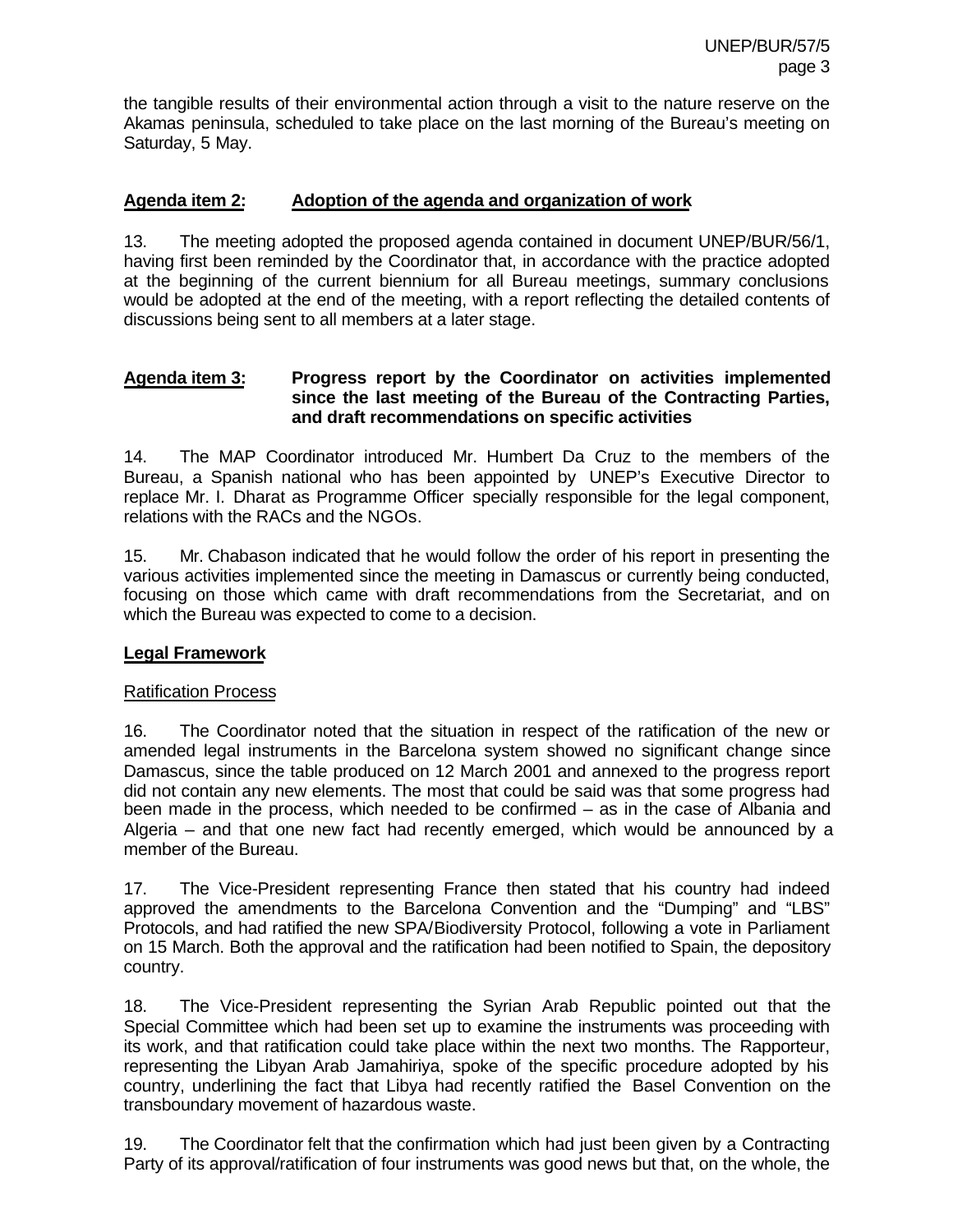UNEP/BUR/57/5 page 4

process was still very slow. It would, however, be highly advisable to go to the Johannesburg World Summit with the amended or new instruments already in force, in view of the fact that at world level the Barcelona system represented a major legal advance, which would certainly be enhanced by its actual implementation.

20. The President concluded from this discussion that the scope and exemplary nature of the revised Barcelona system could be effectively underlined only if its instruments were in force, and that the Bureau should again appeal to those Contracting Parties which had still not ratified them.

#### **Recommendation:**

- **The Bureau welcomed the announcement by the representative of France of his country's approval/ratification of the amendments to the Barcelona Convention, the two Protocols and the new SPA Protocol, as well as the announcement by the representative of Libya of the ratification by his country of the Basel Convention on the transboundary movement of hazardous waste. It also took note of the progress of the ratification process in several countries.**
- **However, noting that many countries have not yet completed the ratification process, it reiterated its appeal to them to complete ratification as quickly as possible, emphasizing that it was extremely important for MAP to attend the World Summit in 2002 and to be able to speak of the revision of the Barcelona legal system and its actual entry into force.**

#### "Emergency" Protocol

21. The Coordinator informed the meeting of the results of the second meeting of legal and technical experts which was held in Monaco on 2-6 April for the purpose of amending the text of the Protocol. The meeting had unquestionably been a success, since the experts were able to agree on a text without any disputed passages or brackets – a rare event in MAP's legal history – which made major headway in the field of maritime law, by focusing on the prevention of accidents, and extending REMPEC's terms of office. Moreover, the experts had opted for the formula of a "new" rather than an "amended Protocol". At its last meeting in Damascus, the Bureau had agreed to come to some decision on the conference of plenipotentiaries. Given the outcome of the Monaco meeting, the Secretariat was now of the opinion that the Bureau had good grounds for convening this conference and proposing the venue and dates. However, before any final decision was taken, the report of the  $2<sup>nd</sup>$  experts' meeting and the revised text of the Protocol should be sent for comment to the National Focal Points before their September meeting, and thereafter submitted to the  $12<sup>th</sup>$  Meeting of the Contracting Parties with the two options, i.e. "New Protocol", or "Amended Protocol".

22. The President stressed the success of the experts' meeting. The new text had undergone extensive change, which fully justified the recommendation in favour of a new Protocol. He felt that the question of the Contracting Parties' observations and therefore of the deadline for forwarding the amended text was very important to allow the meeting of Focal Points in September and that of the Parties in November to come to a decision. Malta further reiterated its offer to host the diplomatic conference.

23. A delegate from Syria remarked that para. 11 of the Monaco report mentioned that one of the aims of the Protocol was to reduce pollution from ships, which meant that adequate numbers of port reception facilities should be available in the countries; moreover, financial support should be given to some of them for that purpose. It was also mentioned that an Egyptian expert would provide translation into Arabic. Where did this initiative stem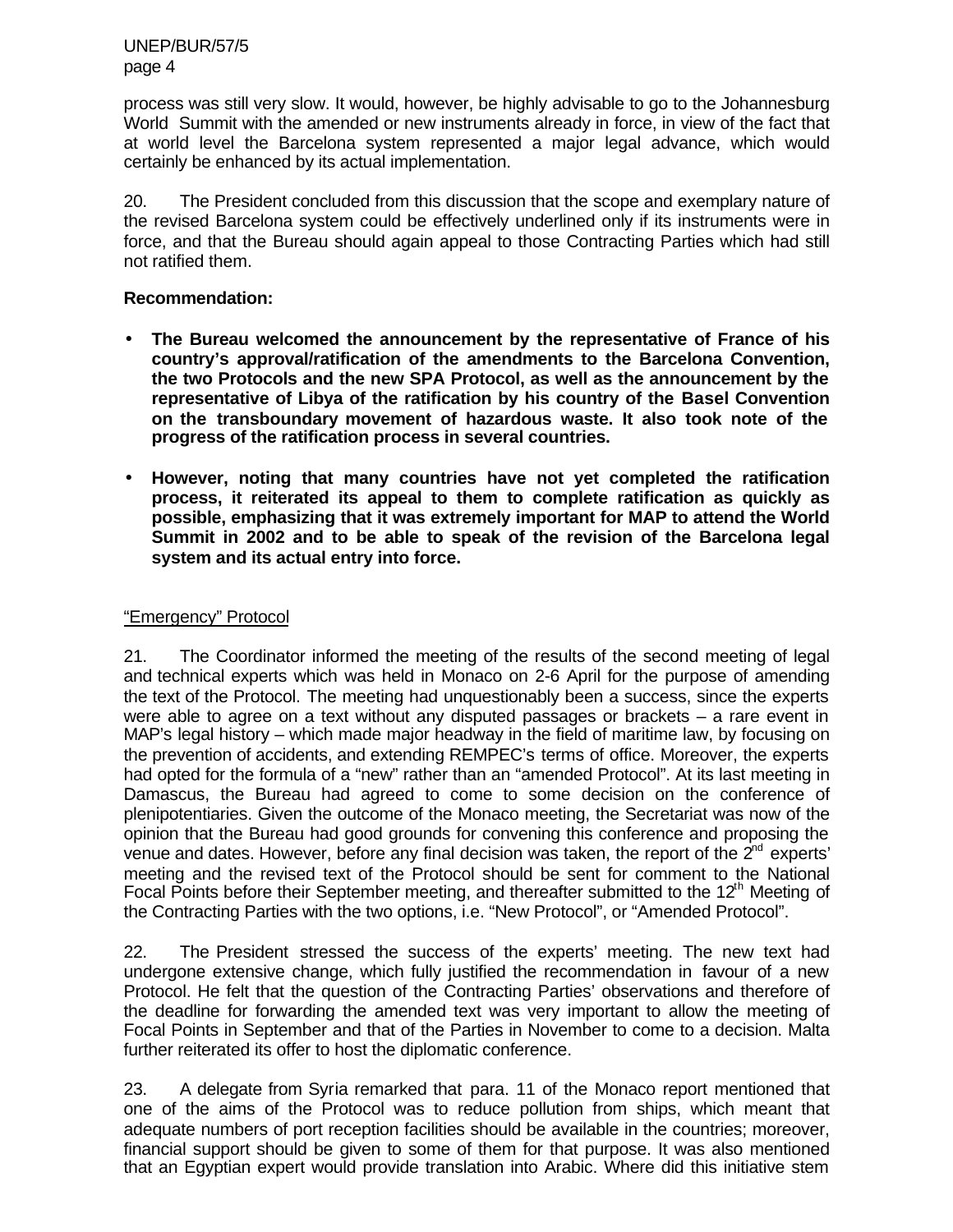from? Finally, did the Protocol only cover pollution from commercial ships or did it also include pollution from land-based sources?

24. The Coordinator took note of Syria's remark concerning para. 11 of the report from the experts' meeting, stating that it would be taken into account in the future. Concerning the translation of the Protocol into Arabic, it was clear that this was strictly the Secretariat's responsibility, and that all the necessary arrangements would be made to ensure that this was done by the official UN legal translator; the Egyptian expert's offer should be understood as a useful check which would provide added value. Finally, regarding what form of pollution was covered by the Protocol, the new element in the revised text was that it encompassed pollution from all ships, including pleasure craft, but not pollution from land-based sources, which was covered by the Syracuse Protocol.

25. A brief discussion ensued on the venue and dates of the conference of plenipotentiaries. Malta's offer having been accepted by all Bureau members, the Coordinator recalled that, as decided by the Bureau at its last meeting, the conference would be funded for the most part from the additional resources of the revolving fund for the 2000- 2001 biennium. However, the financial regulation allowed only one month for the use of these funds during the next financial period. Consequently, the Secretariat's suggestion was that the conference of plenipotentiaries should be held before the end of January 2002.

26. The President proposed that specific deadlines should be set for forwarding the four language versions of the draft Protocol, with the third week of January being pencilled in for the time being for the diplomatic conference in Malta, subject to the agreement of the other Parties; the Bureau agreed with this proposal and adopted the following resolutionrecommendation.

### **Recommendation:**

- The Bureau welcomed the results of the 2<sup>nd</sup> experts' meeting in Monaco on the **revision of the "Emergency" Protocol, which reached consensus on a text which represents significant progress.**
- **In view of the extensive revision of the text, the Bureau reaffirmed its attachment to the "New Protocol" formula, in preference to an "Amended Protocol", which would facilitate its coming into force; this Recommendation would have to be submitted to the meeting of the Contracting Parties.**
- **The Bureau asked the Secretariat to send the English and French versions without delay and, before the end of May, the Arabic and Spanish versions, to allow the Contracting Parties to present their comments on the text by 31 July 2001 at the latest. The Conference of Plenipotentiaries responsible for adopting the Protocol would be convened in Malta, preferably during the third week of January 2002, with the relevant budget approved at the last Bureau meeting.**

### Reporting System

27. Concerning the document on national reporting requirements which emerged from the Athens meeting of February 2001, the three Bureau members pointed out that they had only just seen it and that their respective countries would need some time to reflect on it before formulating their observations.

28. The representative of France was of the opinion that discussion should not be limited to questions related to the drafting, presentation and distribution of the reports, but that their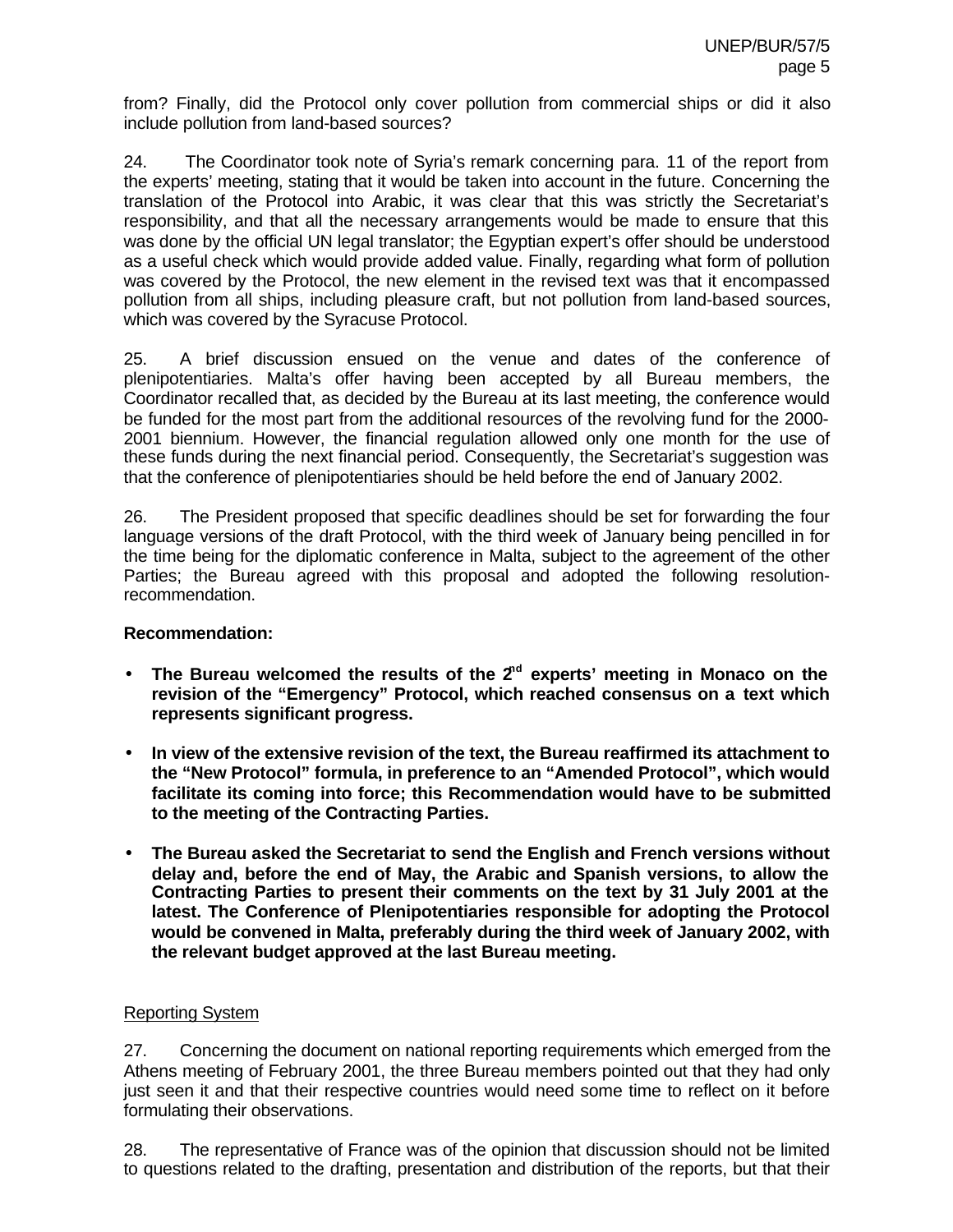utilisation should also be stressed. In other words, there should be feedback from the Secretariat to the Contracting Parties; the reports should not be a one-way process.

29. The Coordinator endorsed this view, stating the Secretariat's opinion that the reporting system would completely change the way it had worked thus far; apart from the accidents notified to REMPEC and the areas proposed for inclusion on the list of SPAMIs, the Secretariat had no information on the legal instruments and joint measures adopted by the Contracting Parties; from now on, based on data received through this channel, it would be in a position to prepare summary reports for the countries.

30. The representative of Cyprus said that this was a very sensitive issue for a number of countries, whose administrations would be faced with increased reporting requirements to MAP, the European Union, and the Secretariats of various international environmental conventions. Thus there was a problem of infrastructure, in other words of resources and the ability to meet these obligations. Under these conditions, it was for the Contracting Parties and not the Bureau to arrive at a decision on this question during their next meeting. The representatives of Syria and Libya supported this point of view, feeling that the text should first be submitted to the national Focal Points, revised on the basis of any observations they might present for their September meeting, and that financial assistance should also be provided for the preparation of their reports to any countries so requesting.

31. The President took note of these requests and the meeting approved the following recommendation.

### **Recommendation:**

- **The Bureau took note of the results of the Athens meeting of February 2001 on the reporting system within MAP; in view of the complexity of the subject and the multiplicity of existing reporting procedures under other conventions, it was requested that the text should be sent immediately to the Contracting Parties for their observations before the end of June 2001, and that a revised draft should be submitted to the meeting of National Focal Points in September, and thence to the Contracting Parties meeting in November 2001 for final approval.**
- **The Bureau invited the Secretariat to include funds for assisting developing countries in the preparation of their reports in the budget for the next biennium.**

### Financial and Institutional Matters

32. The Coordinator reviewed the situation of the Mediterranean Trust Fund, noting that it was generally satisfactory. A number of countries had paid their contribution for 2001 and major contributors were about to do so before the summer, as per usual. The contribution of the host country (Greece) had been received. An agreement had been reached with Libya on the staggered payment of their arrears.

33. The Libyan representative thanked the Secretariat for its understanding as reflected in the agreement on his country's arrears. In his opinion, MAP should focus its activities on those countries which needed to increase environmental awareness. The representatives of France and Syria announced that their contribution would be paid before the end of the month.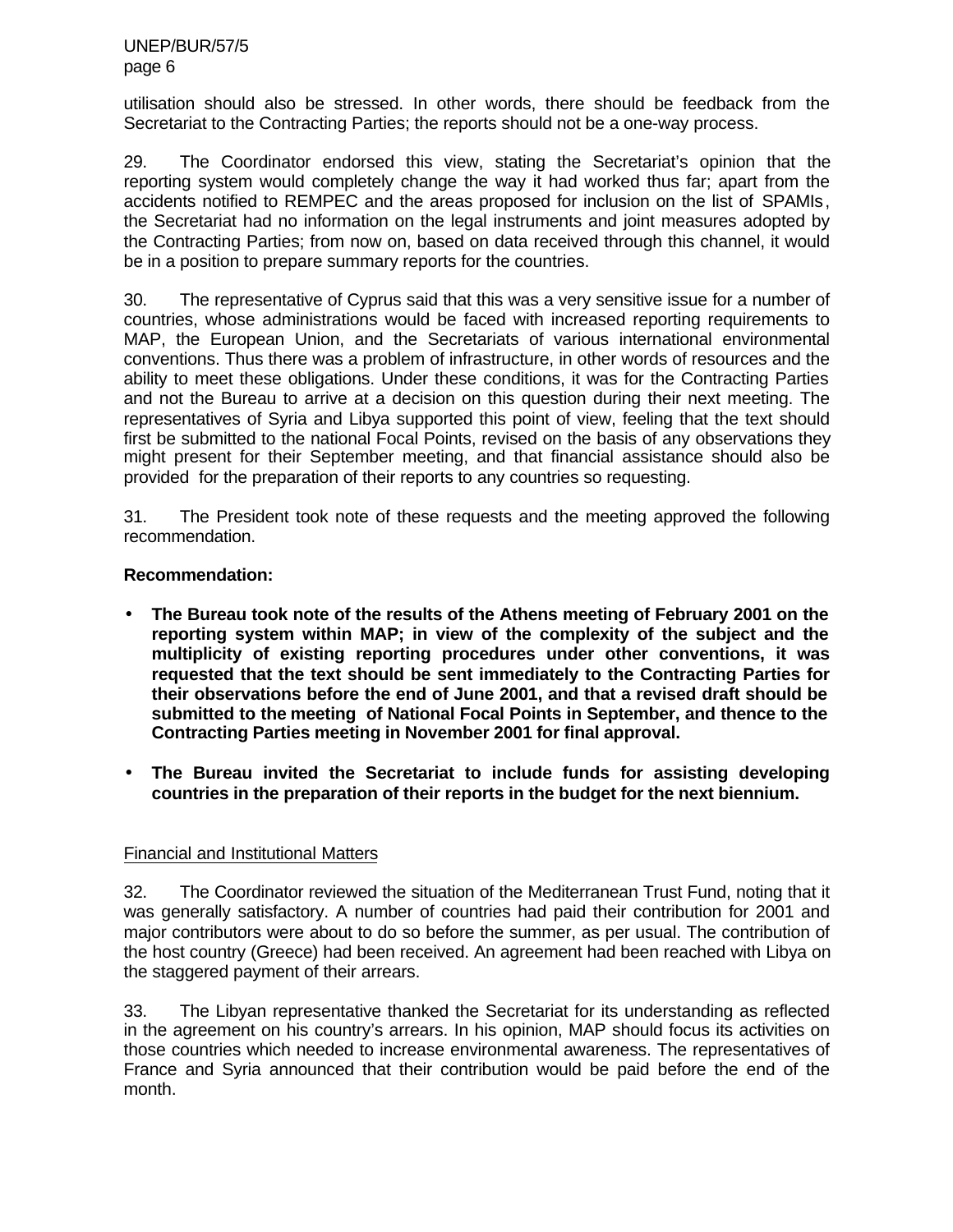#### Information

34. The Secretariat introduced the efforts being undertaken by MAP in this area, which had been intensified since the appointment of the Information Officer. As a follow-up to a workshop organized in Cairo in October 2000, with the support of the EC, on "Information, awareness raising and participation in the field of sustainable development in Arab countries", attended by 17 countries, several NGOs and regional institutions, a more elaborate regional strategy would be presented in October 2001.

35. The representatives of Syria and Libya availed themselves of the opportunity provided by this presentation in order to raise the issue of Arabic, which they felt should be included as a working language for most MAP meetings. The Bureau should therefore formulate a recommendation to that effect to the Contracting Parties. As Arab countries represented one third of the countries in MAP, it seemed reasonable to recognise this right.

36. The representative of Cyprus stated that he perfectly understood the position of the Arab countries, but that the problem was mainly financial since there would be a huge increase in costs with four interpretation booths instead of two, in view of the fact that Spain would also wish its language to be used for the meetings of the Contracting Parties. Then, if the logic of language representativity were to be followed, English would have no place in the Mediterranean, whilst other countries might insist on imposing their language because of their demographic clout, etc. This question had already been extensively discussed at the UN. It would certainly be useful to include Arabic at subregional meetings, on a case by case basis, depending on the nature of the meeting, and of course to continue the efforts already underway concerning the translation of documents.

37. Since the problem appeared to be mainly a financial one, a delegate from Syria proposed that the Arab countries' contribution could be increased, and the Rapporteur representing Syria suggested that certain activities could perhaps be reduced to release funds.

38. In the opinion of the French representative, this was not a matter of principle, but a matter related to practical and cost considerations. Syria's proposal to change the contributions scale did not seem very realistic, as it could lead to unfortunate situations, with each country attempting to promote one or other of its interests in return for an increase of its contribution. This could prove a dangerous path to follow.

39. The President, following the Secretariat's proposal, was of the opinion that for the time being, a feasibility report should be prepared on the use of Arabic at MAP meetings, and submitted to the Contracting Parties for their decision on this matter. He noted that efforts were already being made for the translation of MAP documents into Arabic, and that matters should be allowed to proceed in easy stages, without rushing into anything.

#### **Recommendation:**

**In response to a request from the Arabic-speaking countries on the use of Arabic as a working language at certain important MAP meetings, the Secretariat was invited to prepare a feasibility report on the use of Arabic for the Contracting Parties, and to continue the efforts currently being made to have more documents translated into Arabic. A gradual approach should be adopted.**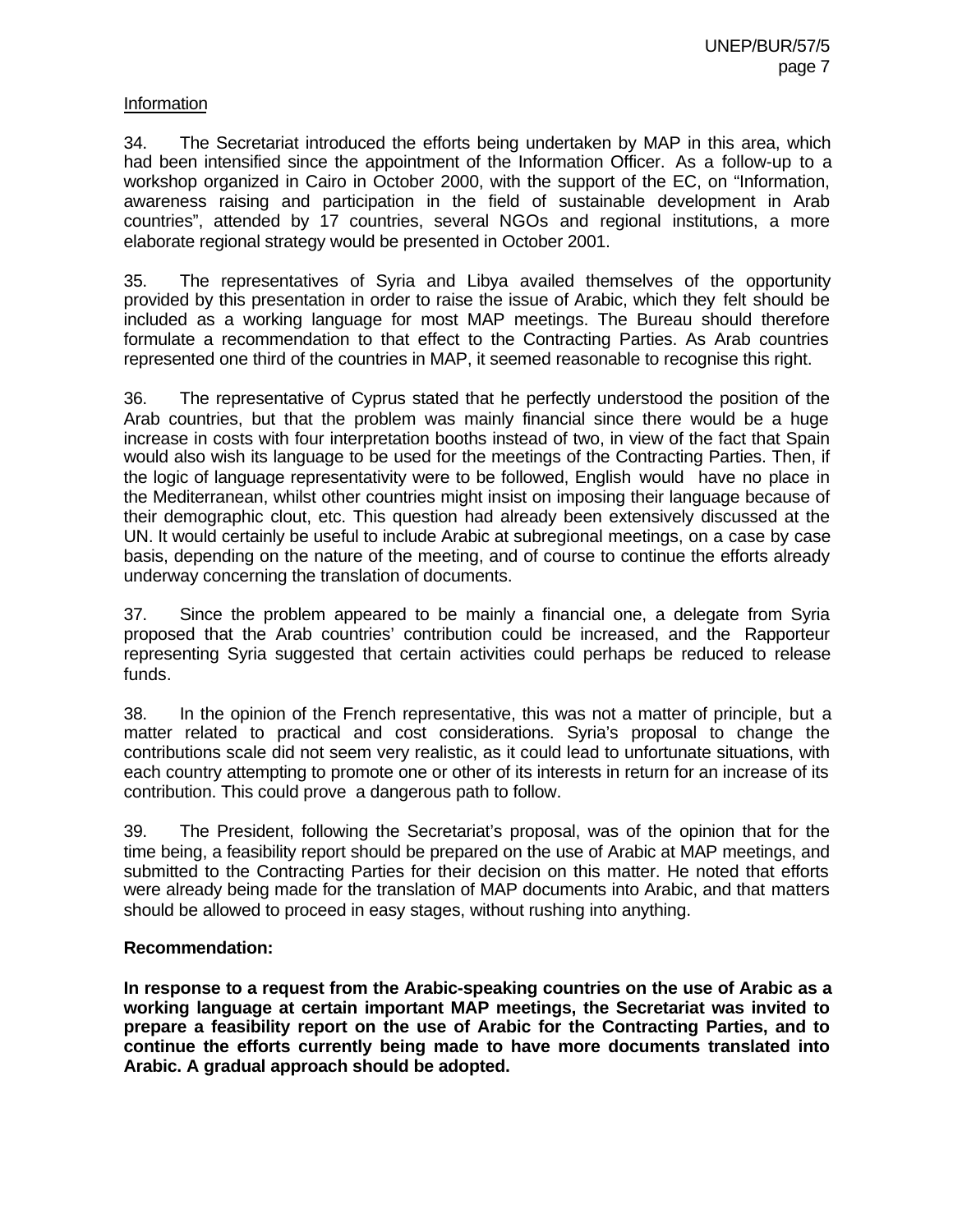#### UNEP/BUR/57/5 page 8

#### MCSD

40. Following the Secretariat's progress report on the MCSD's activities, the representative of Syria stated that his country wished to be involved in the work of one of the thematic groups.

41. The Coordinator replied that Syria's participation would be welcome and that it could be made official at the MCSD's next meeting in Antalya, in November 2001, when it would join one of the thematic groups that were still ongoing. One difficulty at present was the financing of the implementation and follow-up of the recommendations already adopted by the MCSD, since there were no funds for that purpose in MAP's budget. A proposal had been presented to the European Commission, in the context of the Euromediterranean partnership, for an amount of 3 to 4 million euros to finance the implementation of the recommendations on tourism and sustainable coastal area management ( a proposal which included Syria) and the Secretariat expected a favourable answer for the coming autumn.

#### Cooperation with the NGOs and other partners

42. Mr. Humberto Da Cruz, Programme Officer at the Coordinating Unit, presented the revised report drawn up by the Secretariat, as requested by the Bureau at its last meeting in Damascus. He reported on the meeting which had been held in Barcelona, on 19 April 2001, to discuss this document with the main organizations. Concerning the new criteria, under the chosen system for ranking each NGO, the results obtained would lead to the removal of a number of NGOs from the list of MAP partners.

43. The representative of Cyprus felt that the method selected for applying the criteria was somewhat contradictory, since the same criteria would naturally apply both to the new NGOs admitted, and those remaining on the list. Additional criteria should therefore be accepted for those NGOs already on the list, to check their record, that they had an elected bureau, etc.

44. The representative of Libya pointed out that partner status was not obtained once and for all. It should be possible to revise the list at each Bureau meeting, on the basis of a report by the Secretariat using objective criteria for retaining or deleting an NGO. The representative of Syria supported this proposal.

45. In the opinion of the French representative, there were in fact two types of criteria involved: criteria of existence and criteria of operation; the former were necessary and sufficient for inclusion on the list whilst the latter could only be assessed with time, based on the NGO's behaviour and performance.

46. The Coordinator stressed the interest of such a discussion on how to apply the criteria and the need for a regular revision of the list of partners by the Bureau itself, on which a consensus was emerging. However, under MAP's present system, it was the Contracting Parties which decided on the composition of the list and they should therefore be asked to delegate this task to the Bureau. A draft recommendation to that effect could be prepared for the meeting of the national Focal Points.

### **Recommendation:**

• **Concerning the criteria for including and retaining associations on the list of MAP Partners, the Secretariat was invited to group them in a single list so that they could be applied, as appropriate, both for the inclusion of new and the maintaining of old partners on the list. In future, the Bureau might be authorized by the meeting of the Contracting Parties to revise the partners list.**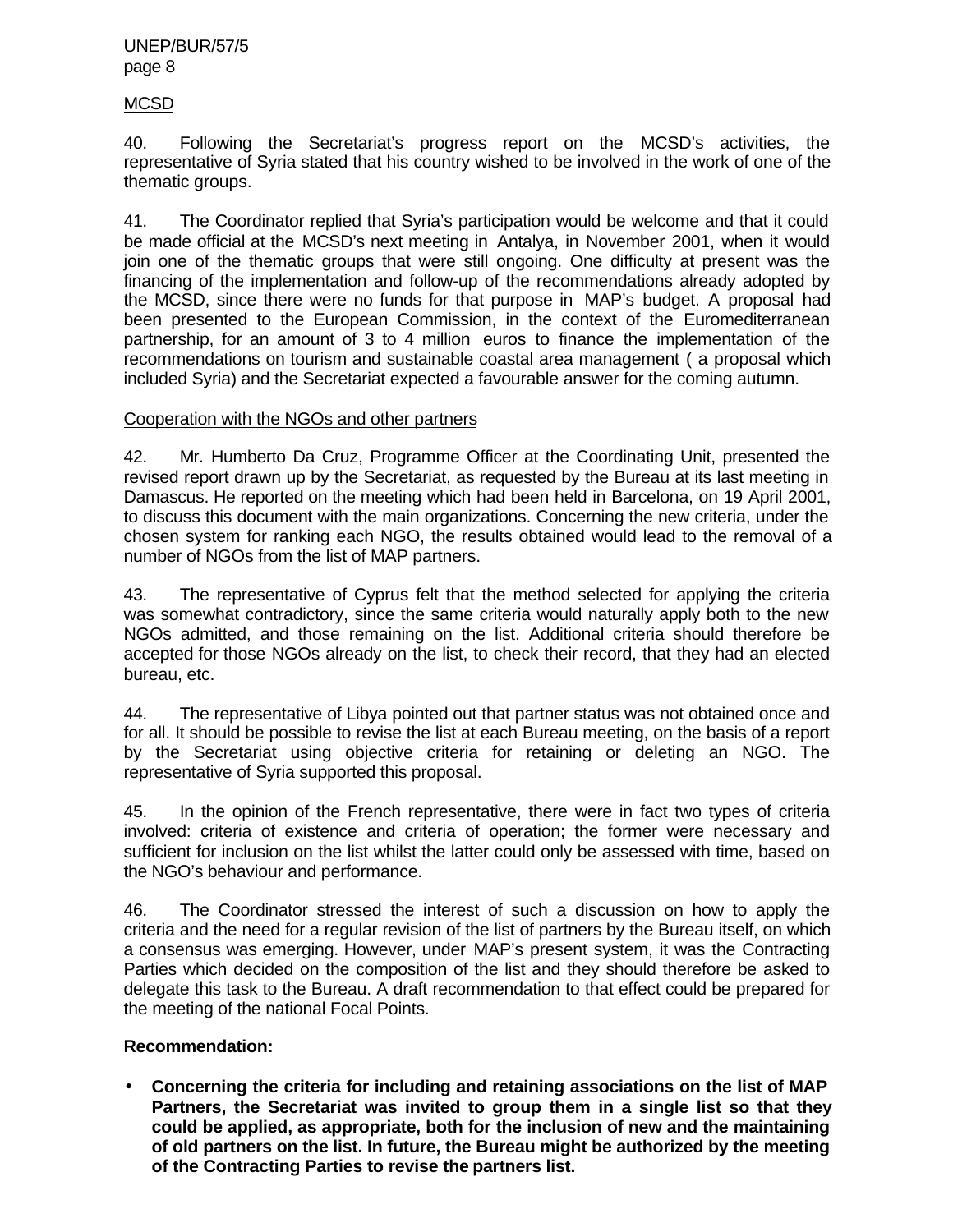- **The proposal on the new classification of partners (intergovernmental organizations, local authorities, socio-economic actors, NGOs, educational and university institutions) was accepted.**
- **The discussion on the strategy of cooperation with the partners from civil society was postponed until the meeting of the Contracting Parties.**

Proposal for the creation of a new Regional Activity Centre on "Tourism and the Environment" in Turkey

47. The Secretariat informed the meeting of a Turkish paper on the creation of a new RAC on "Tourism and the Environment" at the University of Antalya.

48. The representative of Cyprus wished to make a general statement: the Bureau had no mandate to take such a decision or even examine the contents of the proposal which should have been included, in his opinion, under "any other business". Any prospect of MAP's enlargement meant an additional workload. The RACs themselves operated under different statutes and funding arrangements. As to the proposed theme – tourism - it could be argued, assuming that it were to be considered again within MAP, whether it would not be more suitable for a programme, with clearly specified objectives, activities and a timetable.

49. The representative of Syria indicated that he had just seen Turkey's paper and he had had immediate reservations. Was it wise to increase the number of RACs when funding was limited? The paper referred to "hotel management": was that really a question of interest for MAP? The programme formula suggested by Cyprus struck him as being more realistic and, anyway, since the Blue Plan had already dealt with that subject, it could resume its work on it within a wider context.

50. The representative of Libya also expressed reservations albeit along completely different lines: contrary to the two previous speakers, he believed that there should be no objections to the creation of new RACs, which could be a source of enrichment for MAP. For that matter, Libya itself intended to propose hosting a RAC on continuing education, to enable it to be organized in a more consistent manner at regional level. The problem with Turkey's proposal, in his view, was the inadequate and cursory nature of the document which supported it.

51. In the opinion of the representative of France, the importance of the "tourism and the environment" theme was unquestionable; one had only to think of the negative impact of this industry on the region's coastal area. However, a five-page paper was too short to form an opinion on the intentions of the country wishing to create the new centre, especially since it contained no information on costs or funding arrangements.

52. The President concluded from this discussion that this was only a preliminary exchange of views, that the Bureau lacked sufficient data on the substance of the proposal, and that the Secretariat should write to the Turkish authorities and request more information, in particular regarding costs, funding and operation, and the role of the University of Antalya, without dismissing Syria's suggestion to call upon the Blue Plan to organize, for example, a joint workshop with the University of Antalya or a comprehensive programme. The creation of new RACs should be seen within MAP's overall strategy, which would be considered by the Contracting Parties at their next meeting.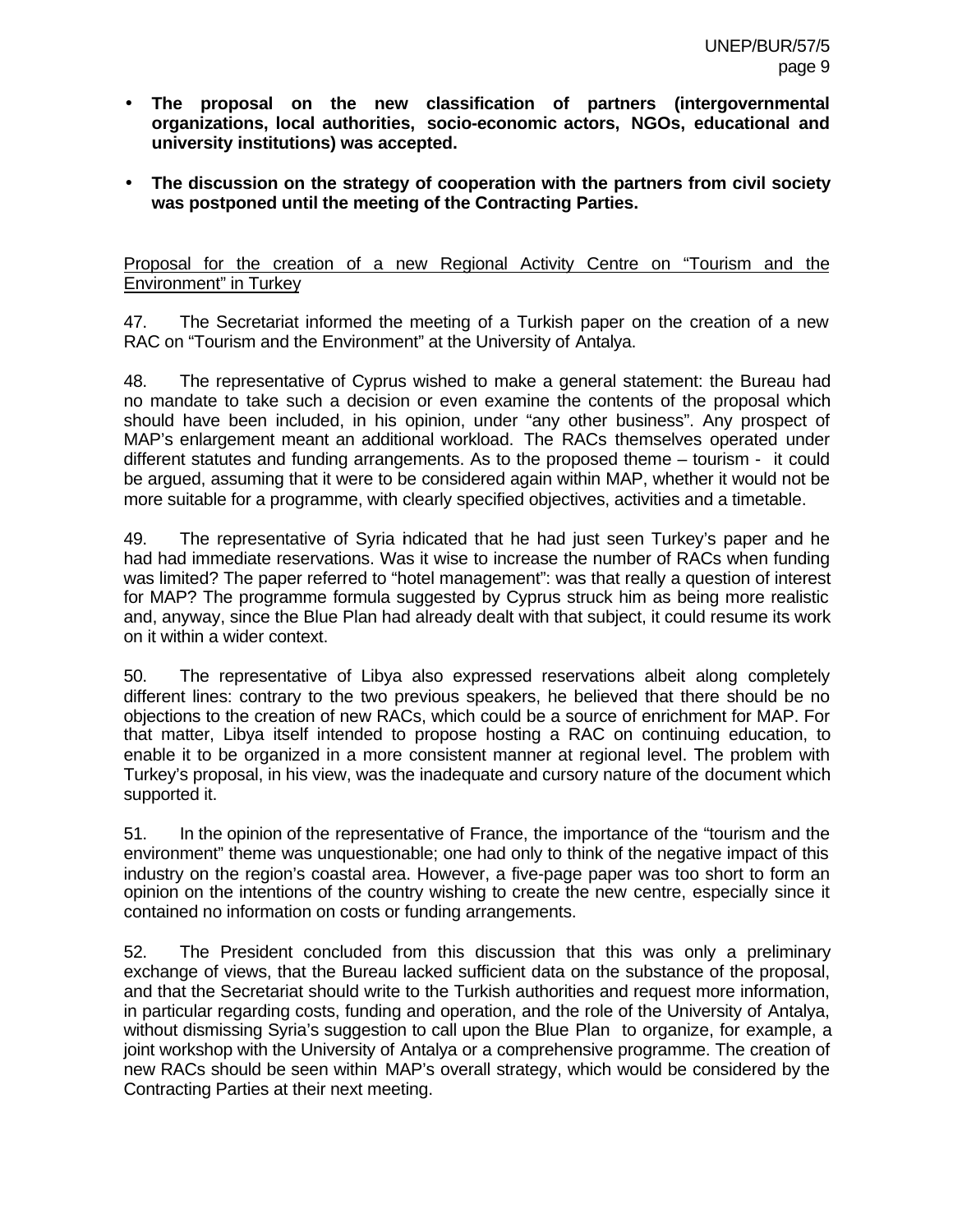UNEP/BUR/57/5 page 10

#### **Recommendation:**

**Having noted with interest Turkey's proposal, the Bureau invited the Secretariat to request from the Turkish authorities additional information on the running, costs and methods for financing this new centre, to allow a proper study of the proposal, whilst also taking into account the terms of reference and ability of existing RACs and integrating it within a wider consideration of MAP's evolution and structure.**

#### Preparation of the meeting of MAP Focal Points and the meeting of the Contracting Parties

53. The Coordinator indicated that he intended to submit a strategic document on MAP's future to the meeting of the Contracting Parties, with data on its cost/effectiveness, added value, and the MCSD's role (which had given rise to a lively discussion during the  $6<sup>th</sup>$  meeting in Tunis). Perhaps MAP should refocus its activity on more specific objectives, whilst the meeting of national Focal Points should deal with more technical aspects, to allow the Contracting Parties to concentrate on political and strategic issues, as they themselves had repeatedly requested.

54. Following this intervention, a general discussion ensued on MAP's strengths and weaknesses. The representative of Cyprus strongly supported the Secretariat's intention, considering that a programme could not include everything and should set itself objectives of regional importance. In this respect, the SAP/GEF project was highly promising, as it was aimed at well-defined, concrete activities. In the opinion of the representative of Libya, MAP had not fully complied with its terms of reference; it needed to increase its activities and provide better information to the countries. The representative of Syria pointed out that the experience of the "Syrian coastline" CAMP had been very positive for his country and that MAP could be most useful to countries through this type of study.

55. The Coordinator underlined the fact that it was the Secretariat's constant concern to ensure that MAP was involved in each country; however, this was only possible on the country's request and the budget could not satisfy all existing needs. Outside sources of financing had to be found and this was why GEF had been contacted, producing some positive results which were well-known.

56. At the end of the discussion, the members of the Bureau gave their full support to the Secretariat's intention to provide the meeting of the Contracting Parties with a strategic basis for its discussions.

#### **Recommendation:**

**The Bureau endorsed the Secretariat's intention to submit to the meeting in Monaco (November 2001) a strategic document on MAP's future, taking into account its results and the regional and international context.**

#### MED POL

57. Introducing the activities of the MED POL programme, the Secretariat extended its warmest thanks to the Italian municipalities of Sorrento and Catania which had hosted and funded two important meetings on the informal network and the implementation of the SAP, in March 2001, and the municipality of Venice which in late May was due to welcome the meeting of MED POL National Coordinators.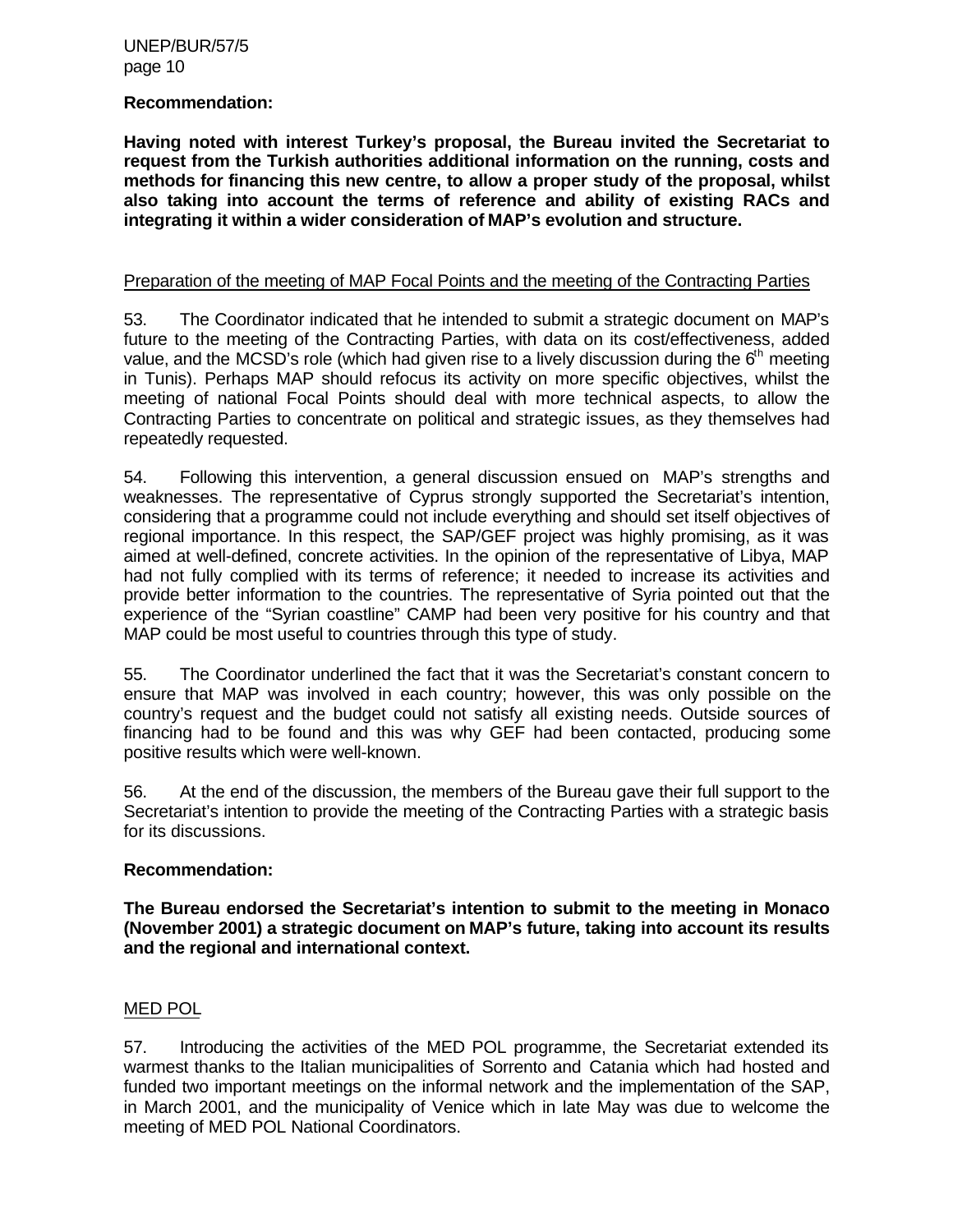58. The presentation of the document on the management of brine discharges from desalination plants was an opportunity for the representatives of Cyprus and Malta to communicate certain data from their experience in this field. Cyprus, which has been suffering a water shortage since 1993, with aquifer depletion, has resorted to the reverse osmosis technique and had to re-examine its desalination facilities to avoid the effects of discharge. Malta, for its part, has introduced a policy of safe technologies, with detailed impact assessment studies.

#### **Agenda item 4: Date and Place of next Meeting**

59. The members agreed on the following: in order to have a final exchange of views before the informal meeting of heads of delegations which traditionally always precedes the opening of each meeting of the Contracting Parties for the purpose of reaching a consensus on the Bureau's composition for the next biennium:

#### **Recommendation:**

**The Bureau will hold its next meeting in Monaco, on the morning of 14 November 2001, before the opening session of the 12th Ordinary Meeting.**

#### **Agenda item 5: Any other business**

60. Under this agenda item, the Secretariat presented an annex to the Progress Report detailing the preparatory work for the World Summit on Global Development to be convened in Johannesburg (South Africa) in July 2002. It noted that the Mediterranean was not present as a geographical entity in the preparatory process at regional level, as it formed part of three continents – Africa, Western Asia, Europe – within this somewhat complicated country-based participation. The Secretariat, however, believed that it was extremely important for the Contracting Parties to participate actively in the various meetings and the work of their geographical area. The President supported this view and invited the Bureau to make an appeal, which is reflected in the following recommendation.

#### **Recommendation:**

**The Bureau took note of the progress of the preparatory process for the 2002 World Summit, as well as the preliminary work which the Secretariat is envisaging as a contribution. It endorsed the work programme and called upon all Contracting Parties and MAP partners to become fully involved in this process (cf. Annex II to this Report).**

#### **Agenda item 6: Closure of the meeting**

61. A summary of conclusions was submitted to the meeting and adopted with several changes. The Secretariat reminded members that they would be receiving a full-text report, once it had been submitted to the Rapporteur for any comments or amendments.

62. Following the customary exchange of courtesies, the President declared the meeting closed on Friday, 4 May, at 12.15, recalling that it would, however, continue on the next morning with a field visit to the Akamas reserve planned for Bureau members, at the invitation of the Cypriot government.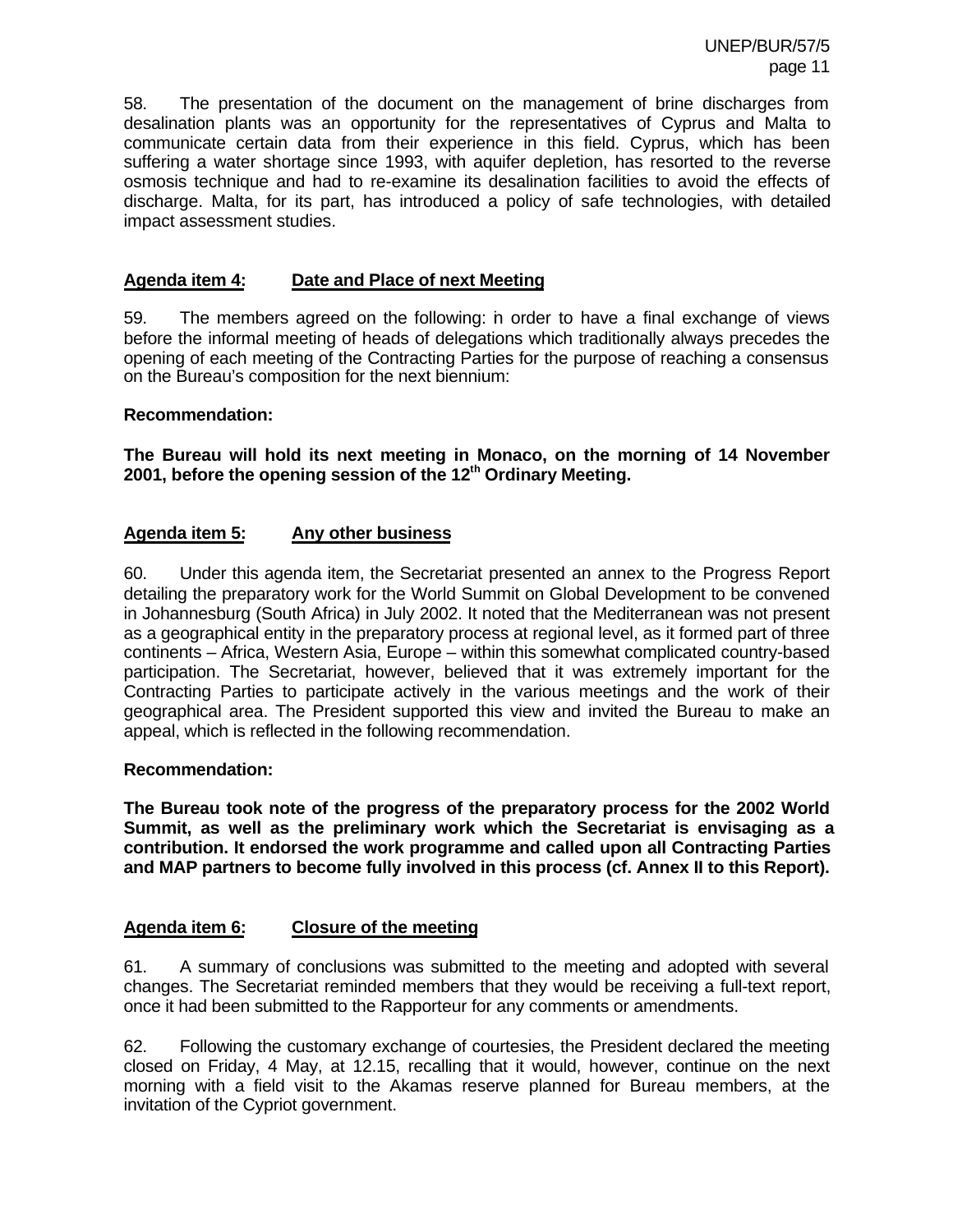UNEP/BUR/57/5 Annex I page 1

#### **ANNEX I**

#### **PROVISIONAL LIST OF PARTICIPANTS LISTE DES PARTICIPANTS PROVISOIRE**

**MALTA President**

**MALTE H.E. Francis Zammit Dimech** Minister for the Environment Ministry for the Environment Block B

> Floriana CMR 02 Valetta Malta

Tel: 356-241644 Fax: 356-250335

### **Mr Paul Mifsud**

Permanent Secretary Ministry for the Environment Block B Floriana CMR 02 Valetta **Malta** 

Tel: 356-241644 Fax: 356-250335 E-mail: paul.mifsud@magnet.mt

#### **Mr André Vassalo Grant**

Personal Assistant Ministry for the Environment Block B Floriana CMR 02 Valetta **Malta** 

Tel: 356-241644 Fax: 356-250335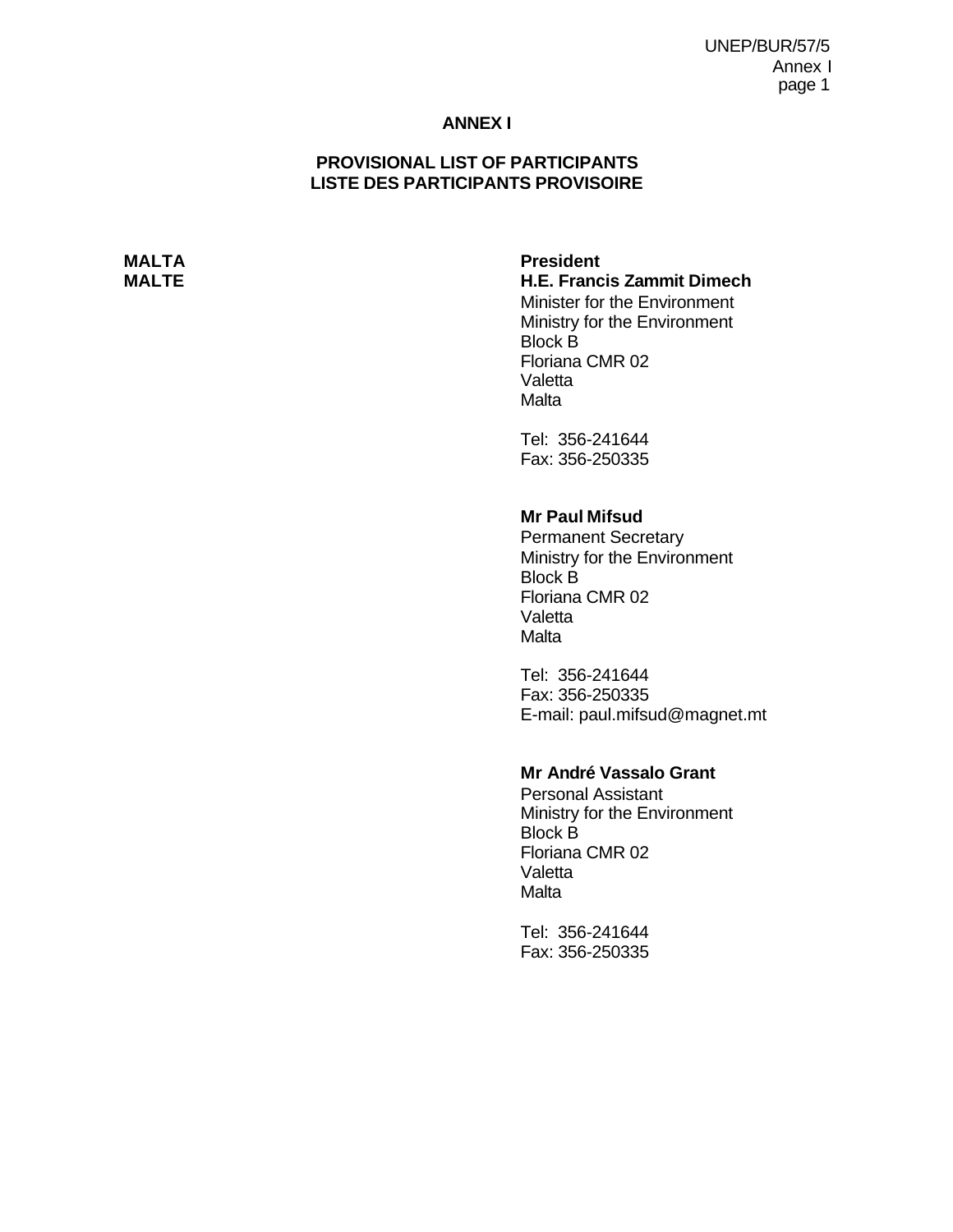UNEP/BUR/57/5 Annex I page 2

#### **SYRIAN ARAB REPUBLIC Vice-President REPUBLIQUE ARABE SYRIENNE**

# **CYPRUS Vice-President**

**Mr Gabriel P. Gabrielides Director** Department of Fisheries and Marine Research Ministry of Agriculture, Natural Resources and Environment 13 Aeolou Street Nicosia **Cyprus** 

Tel: 357-2-807867 Fax: 357-2-775955 E-mail: ggabriel@cytanet.com.cy

#### **FRANCE Vice-Président M. Pierre Roussel**

Secrétaire général de l'Inspection général de l'Environnement Ministère de l'aménagement du territoire et de l'environnement 20, avenue de Ségur 75302 Paris 07 SP France

Tel: 33-1-42191360 Fax: 33-1-42191345 E-mail: pierre.roussel@environnement. gouv.fr

Engineer Ministry of State for Environmental **Affairs** Tolyani Street P.O. Box 3773 **Damascus** Syrian Arab Republic

Tel: 963-11-2234309 Fax: 963-11-3335645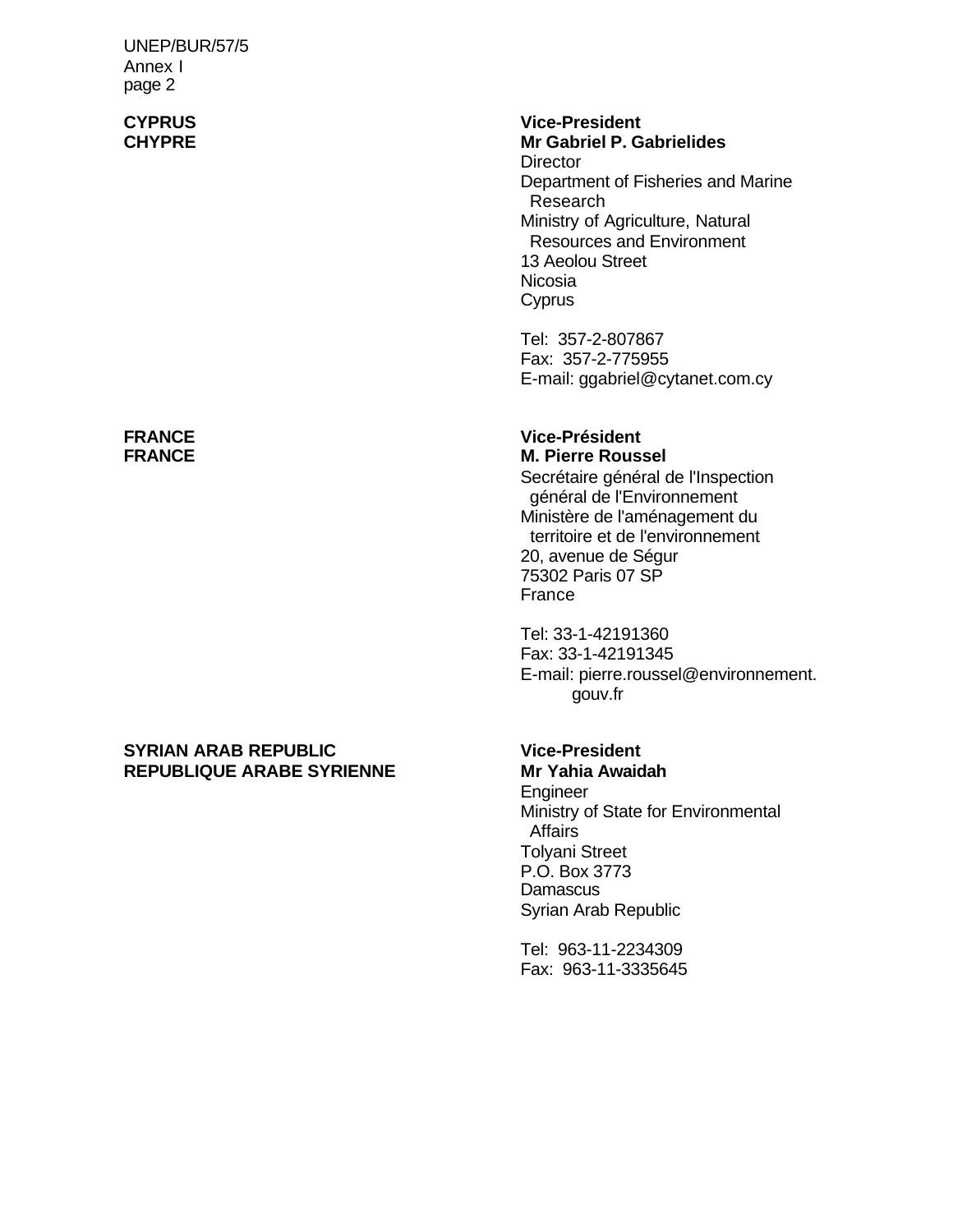#### **Ms Reem Abed Rabboh**

Ministry of State for Environmental Affairs Tolyani Street P.O. Box 3773 **Damascus** Syrian Arab Republic

Tel: 963-11-2234309 Fax: 963-11-3335645

#### **Mr Moustafa Kosay**

Ministry of Foreign Affairs **Damascus** Syria

Tel: 963-11-2234309 Fax: 963-11-3335645

#### **LIBYAN ARAB JAMAHIRIYA Rapporteur JAMAHIRIYA ARABE LIBYENNE Prof. Ehtuish F. Ehtuish**

#### **UNEP/COORDINATING UNIT FOR THE Mr Lucien Chabason MEDITERRANEAN ACTION PLAN (MAP) PNUE/UNITE DE COORDINATION DU PLAN D'ACTION POUR LA** Tel: 30-1-7273101 **MEDITERRANEE (PAM) E-mail: chabason@unepmap.gr**

Secretary of the peoples Committee of EGA Environment General Authority P.O. Box 83618 Tripoli Libyan Arab Jamahiriya

Tel: 218-21-4839992 Fax: 218-21-4839991 E-mail: ega@egalibya.org

#### **Mr Humberto Da Cruz** Programme Officer

Tel: 30-1-7273115 E-mail: dacruz@unepmap.gr

P.O. Box 18019 48, Vassileos Konstantinou Av. 11610 Athens **Greece** 

Tel: 30-1-7273100 (switchboard) Fax: 30-1-7253196/7 E-mail: unepmedu@unepmap.gr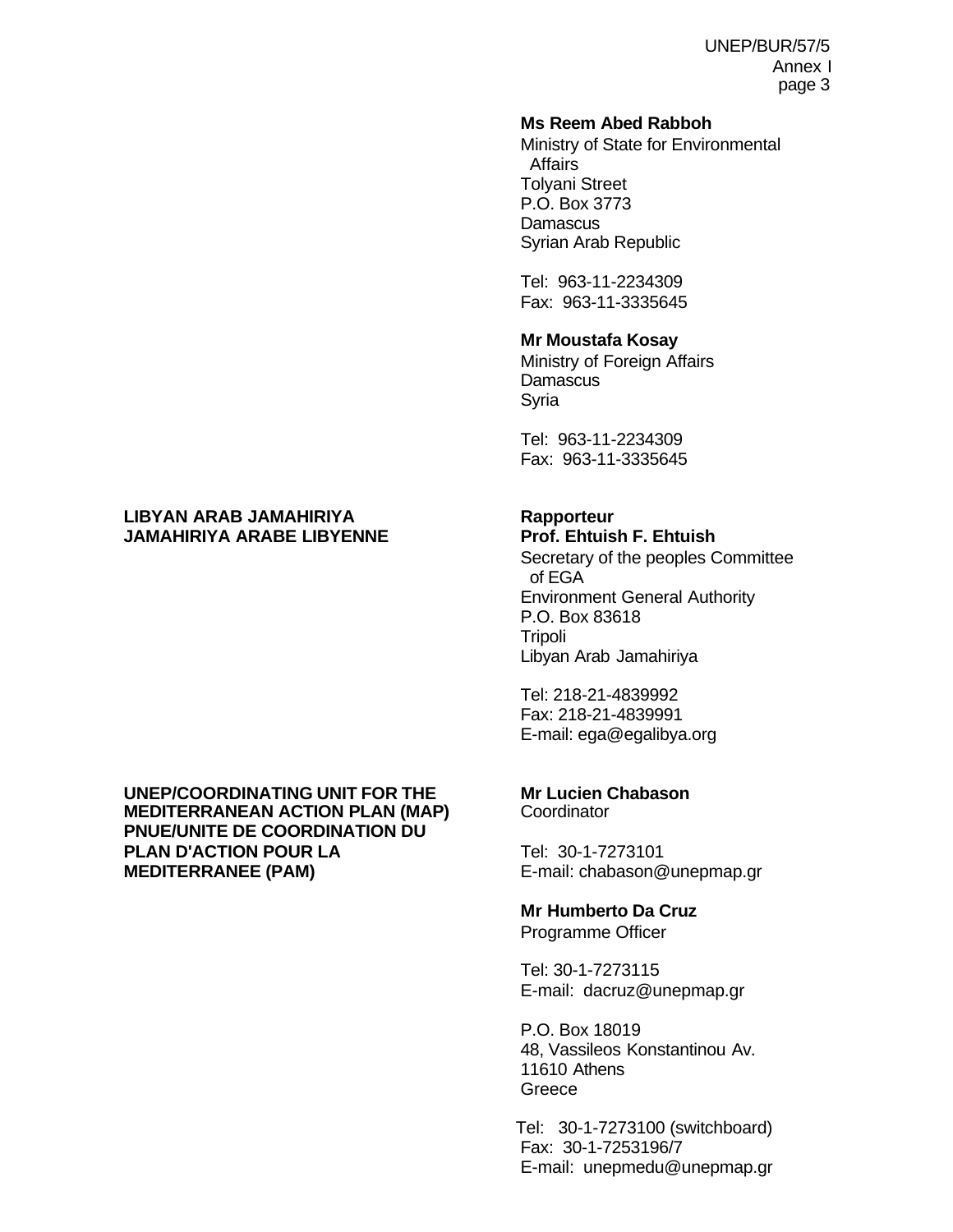#### **ANNEX II**

#### **MAP PREPARATIONS FOR THE WORLD SUMMIT ON SUSTAINABLE DEVELOPMENT (WSSD)**

The General Assembly of United Nations decided in December 2000 to call the world's leaders to a summit to reinvigorate the global commitment to sustainable development agreed in 1992 in Rio.

- (1) The World Summit will be held in July 2002 in Johannesburg, South Africa.
- (2) The General Assembly stressed that the preparatory process and the Summit would involve actively all stakeholders.
- (3) In order to start the preparatory process a high-level Steering Committee has been established, chaired by the UN Deputy Secretary General, and different National and Regional meetings have been scheduled.
- (4) For what concerns the National Preparations in the Mediterranean Region, several countries have started the process and the Coordinating Unit for MAP could provide some support for the publications.
- (5) The Regional and Sub-regional preparations will be held during 2001 in the following agreed dates concerning the Mediterranean:

Africa: 28-31 August (tentative) Nairobi, (preceded by a sub-regional meeting to be held in Tunis, 11 to 14 June)

West Asia: 28-30 October, Cairo Europe: 24-25 September, Geneva

Contributions were sent by MAP to the bodies responsible for the preparatory reports (UNEP regional offices and Regional UN Commission).

It is the intention of the Secretariat to participate to this regional exercises.

- (6) The Coordinating Unit for MAP, following the recommendation of a bottom-up preparatory process involving all the major groups, is actively supporting NGOs initiatives, specially a general meeting to prepare Mediterranean NGO input to the World Summit organized by RAED, Medforum and MIO-ECSDE, and several other sub-regional and sectorial activities.
- (7) In addition to the synthesis of the Strategic review under preparation, the Coordinating Unit will prepare during 2001 five documents concerning the achievements of MAP in the following aspects:
	- Combating pollution from land-based activities (under publication),
	- Biodiversity and Protected Areas,
	- Integrated Coastal Management,
	- Maritime Pollution Prevention Activities,
	- Renovation of MAP legal instruments.

In addition, input was sent to UNEP for the preparation of GEO-3.